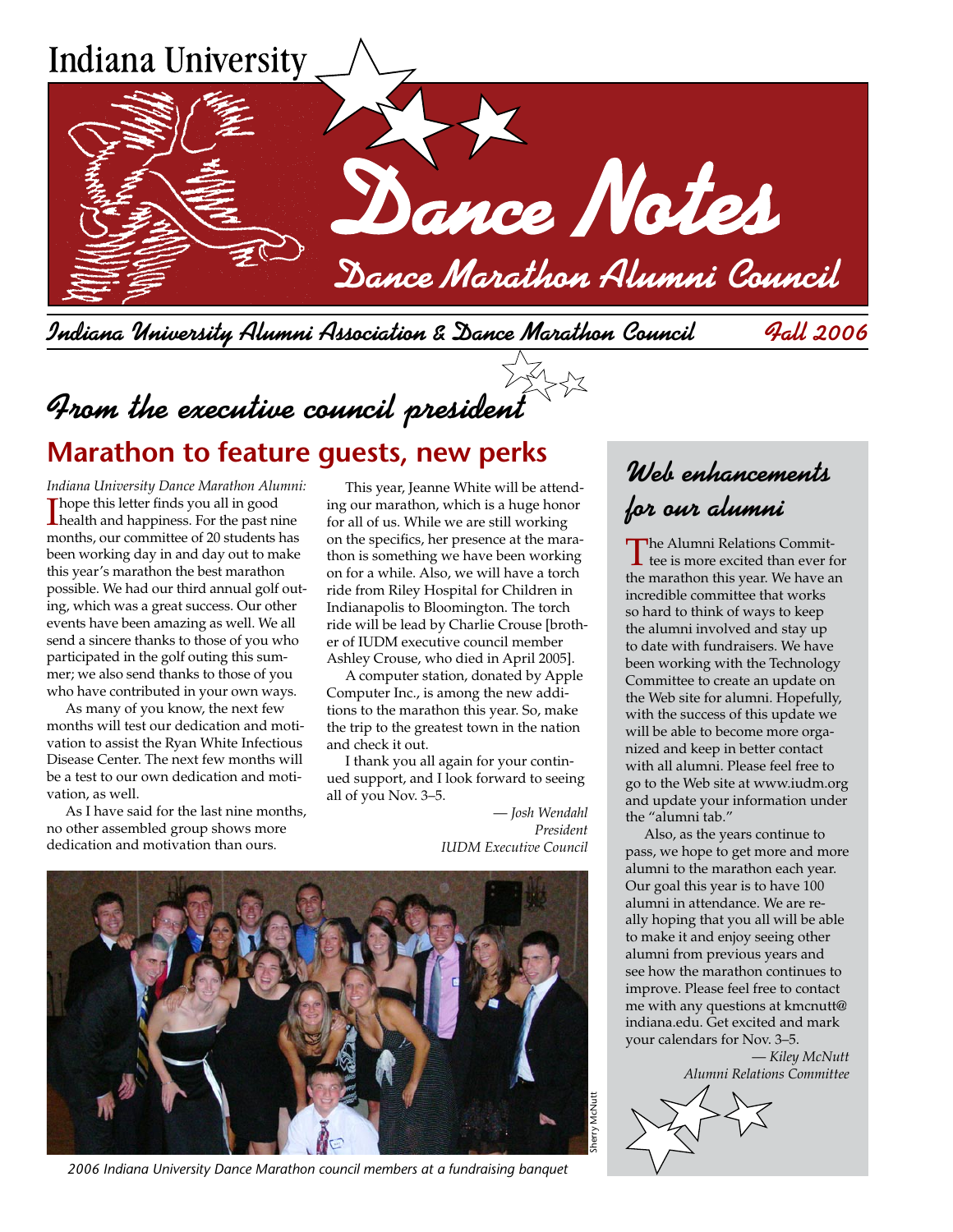

It's an exciting time for the Accounting Committee. We are preparing for what we hope will be a year for the record books. We look forward to the challenges and are focused on how we can raise money as a committee. We plan to host a contest, allowing everyone to guess the grand total of the 2006 Dance Marathon for \$2 a guess. Also, we are planning to send out more than 2,000 letters to past donors to establish their ongoing support.

— *Andrew Beck*

## **Catering**

The Catering Committee has stayed busy so far. We continue fundraising and will host a major event with the Morale Committee — a hot-dog-eating contest in Dunn Meadow. This year, we want to improve the health and stamina of our dancers through an informed dietary plan and more menu options. A huge goal of ours is to offer a vegetarian option for every meal. A committee of 20 members, we will bring about positive change for the catering of IUDM.

— *Megan Hillier*

# **Corporate Relations**

So far, this semester has been extremely busy, but it has been a successful one. We have several sponsors, including Fifth Third Bank, Coca-Cola Co., Alamo, P&G, TIS, and Kaplan, just to name a few of the bigger donors. I am proud to say that my committee this year is amazing, and among the 11 of us, we are trying to get 100 sponsors for this marathon. On behalf of executive council, I would like to thank you all for your continuous support of IUDM. If any of you have a corporate contact or a potential sponsor, please feel free to contact me [at arrmorri@indiana.edu]. — *Arielle Morrison*

# **Dancer Relations**

The Dancer Relations Committee is recruiting more dancers than ever and is getting more houses and organizations involved. Online dancer registration is a first this year, and the dancer minimum has been raised to \$350. Because the danc-



ers will be raising more money, we are working on obtaining more prizes and incentives, such as electronics and free trips. We want the dancers to have a great time at the marathon and want the dancers to come back next year as chairs.

— *Diana Carlson*

#### **Entertainment**

The Entertainment Committee is busy, booking bands and scheduling performances for the marathon, the fundraisers, and the bar nights. At this point, we already have more than half of the marathon booked with entertainment, and we are waiting on commitments from other bands. We are currently pursuing two to three "big name" acts. We are hoping that at least one "big name" act will help contribute to this wonderful cause.

— *Mark Bower*

# **Event Coordination**

The Event Coordination Committee is preparing for its final, big events of the year. After a successful golf outing in June, we worked on organizing a banquet. Banquets have been done in the past, and we wanted to bring the event back. The banquet's theme is "Dream Big," and we are hosting it in order to celebrate and thank our alumni, council members, high schools, and all of our supporters. Also, we are continuing to work with Bishop Chatard High School for the seventh year to help them coordinate their marathon in October.

Lastly, the committee is working to put on a bike and torch ride. The ride will go from Riley in Indianapolis to Indiana University Bloomington, where there will be a short reception to greet the riders. Alumni, sponsors, and Jeanne White will be present at this ride. From there, the riders will lead the dancers into the gym to kick off the marathon.

— *Katie Koors*

# **Fundraising**

The Fundraising Committee has been working hard for the 2006 IUDM, and we are looking forward to making this marathon the best yet. Fall Road Rules is going to be massive, with stations throughout the state. We are also planning a can-a-



thon, a last-minute canning effort to help dancers meet their totals. With these and other fundraising efforts, the Fundraising Committee has made time to get to know each other and bond as a group. As we rally around the cause, we are anticipating a great event and an awesome final total. — *Adam Hirschkatz*

## **Morale**

The Morale Committee has just completed the songs for the line dance, and we are starting to create sweet dance moves. We had an awesome time at our morale retreat this summer in southern Michigan. This semester, we will be hosting a hot-dog-eating contest with the Catering Committee, in the hopes of increasing our totals. We are working hard on putting together all the games. We plan on making this marathon bigger and better then ever. — *Matt Hodes*

## **Operations**

As the second semester begins, now is the time for the Operations Committee to shine. We have less than 70 days left to plan and build the Dance Marathon. I hope to work closely with the rest of the internal committees, specifically the Catering Committee and Riley Development Committee, in order to make the marathon as hospitable for the kids,

(*continued on page 3*)

# **Check out our new and improved Web site: www.iudm.org**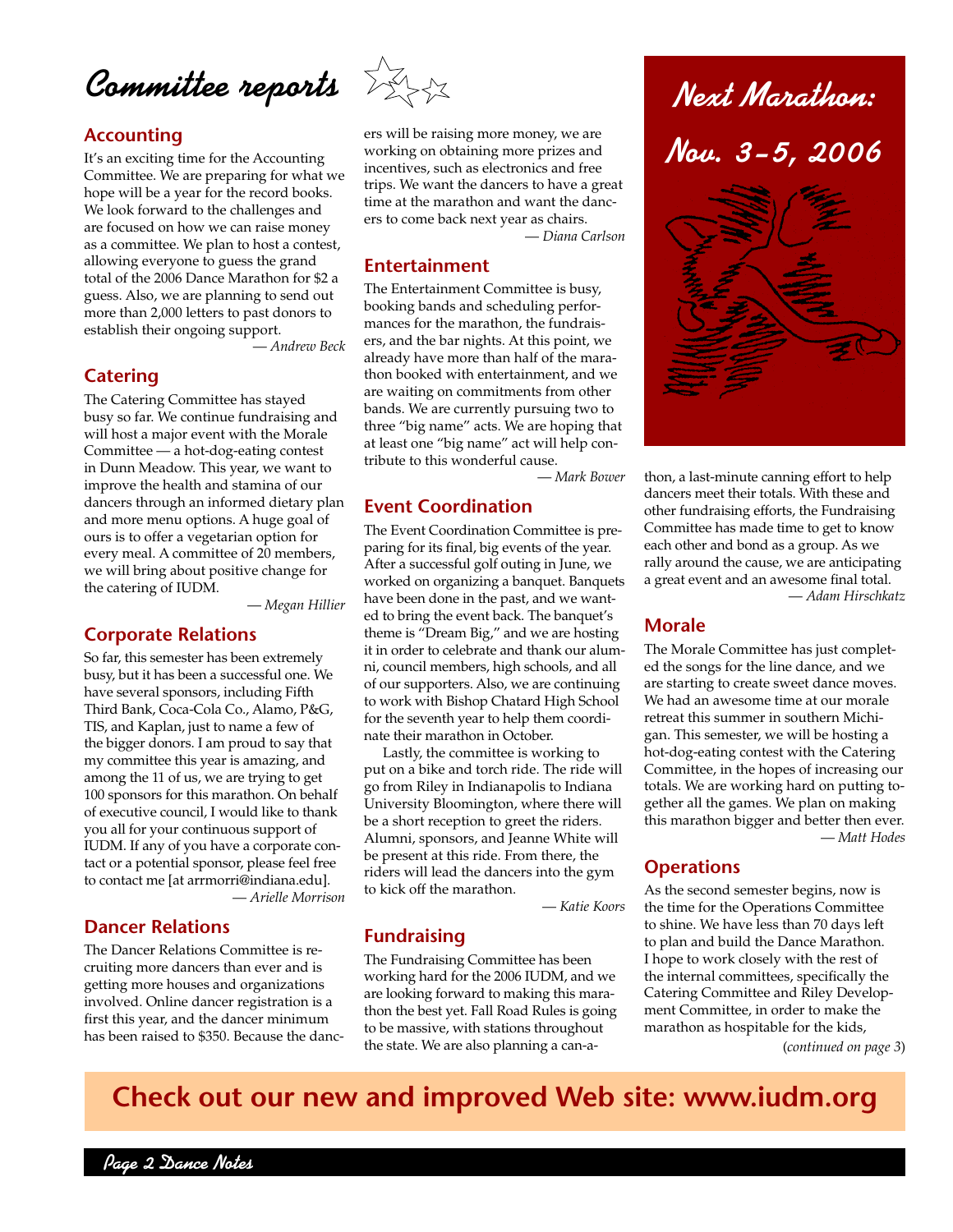# **Committee reports**

dancers, and visitors as possible. I want to decrease the crowding near the girls' restroom and the catering area. The marathon's almost here. Get excited.

— *Tim Day*

# **Promotions**

The Promotions Committee is looking forward to another exciting semester. The Date Auction, Roses for Riley, fall Road Rules, and the Dance Marathon Gala are keeping us all on our feet, making sure that everyone on campus is up to date with their Dance Marathon events. Our big goal this year is to reach out to non-Greek and freshman students. We are just promoting along. Hopefully, this 2006 Dance Marathon will be the first of many with a larger non-Greek student dance group.

— *Molly Giles*

# **Public Relations**

The Public Relations Committee is working hard to find every possible way to promote Dance Marathon across campus and the entire state. We are looking at possible sponsorships from radio stations to begin covering local events leading up to the actual marathon. We have also decided to incorporate the IUDM program back into the marathon, so we will be designing the booklet to distribute to every dancer. In the coming weeks, we will also be canning throughout Bloomington and planning a few smaller fundraisers to help spread the news about IUDM throughout campus.

— *Meredith Main*

# **Riley Development**

Excited about this busy semester, the Riley Development Committee is already



# (*continued from page 2*) **2006 IUDM Alumni Council Board of Directors**

President — **Joe Todd** (two-year term expires 2007) Vice President — **J. Ryan Williams** (two-year term expires 2007) Secretary/Treasurer — **Teresa Gift** (two-year term expires 2007) Internal Board Member — **John Moran** (two-year term expires 2006) Internal Board Member — **Pat Morrison** (two-year term expires 2007) External Board Member — **Tim Grieves** (two-year term expires 2006) External Board Member — **Diana Hochman** (two-year term expires 2007)

working hard to get more families to come support and inspire us with their stories at the big marathon. We are planning and looking foward to hosting a pumpkin pick with some of the Riley families before the marathon. We are also brainstorming and creating an amazing Riley Tent, providing plenty of fun activities to keep the families and everyone involved entertained all weekend. This semester will also be filled with Riley tours, chair education, and plenty of fundraising.

— *Jill Delaney*

# **Special Events**

The Special Events Committee is starting the semester in full force. We have four committee members joining after being abroad, so we will have four extra sets of hands. We already have several events lined up prior to the marathon. These events include the ever so popular IUDM Date Auction, which is always a successful event that a lot of people watch. Ace from *Real World* will host the event this year, and our fundraising goal is \$20,000. We will be doing a three-day-long marathon of Roses for Riley. Committee members will sell roses on campus and near the bars to raise money.

We are implementing the first Crawl for Kids, a campus-wide bar crawl for people of age to stop by each bar in town. They will pay a \$1 cover at each bar and get a stamp. If they get all the stamps, they will receive a T-shirt. We are also blessed to be chosen as the recipient of all proceeds raised at the Jammin' on Walnut music night this year. Three bars have booked bands, and everyone pays one cover to see all the bands. As you can see, we have an eventful semester ahead of us, and we cannot wait to see what happens at the marathon this year.

— *Michelle Jacob*

# **Technology**

The Technology Committee has achieved a great deal this year so far. We have developed a new Web site for IUDM that

we think better serves the organization. The new Web site contains transitional features, keeping in mind the challenges of new executive members and especially new technology chairs. A couple of new features on our Web site are Riley children's stories, online registration, an alumni database, and management for upcoming events. We have also worked hard to get Apple Computer Inc. to sponsor the marathon, and our efforts have paid off. At the 2006 Dance Marathon, Apple will provide more than 15 computers, where dancers can check e-mail, use www.facebook.com, or just chat with family and friends. Apple is also donating dancer incentive items, such as iPods, laptops, and much more. While fundraising every week, we have been brainstorming ideas for having one of the best slideshows yet.

— *Alban Mehmeti*

# Class Notes

**Mitchell Greenberg**, Cert'92, BA'94, is vice president of TD Securities, a division of Toronto Dominion Bank. He works in New York City as a foreign-exchange trader. He and his wife, **Stefanie L. (Felrice)**, BA'95, have a daughter, Madeleine Chase Greenberg, born Oct. 6. Stefanie is a manager of conference sponsorships for a health-care company in Norwalk, Conn. She also freelances as an event coordinator for professional figure-skating shows. The Greenbergs live in Fairfield, Conn.

**Susan Johnson Harris**, BS'99, is a private advisory group relationship manager with Wachovia Bank in Memphis, Tenn. As a wealth manager, she assists with loans, financial planning, estate planning, and other financial matters. She lives in Germantown, Tenn.